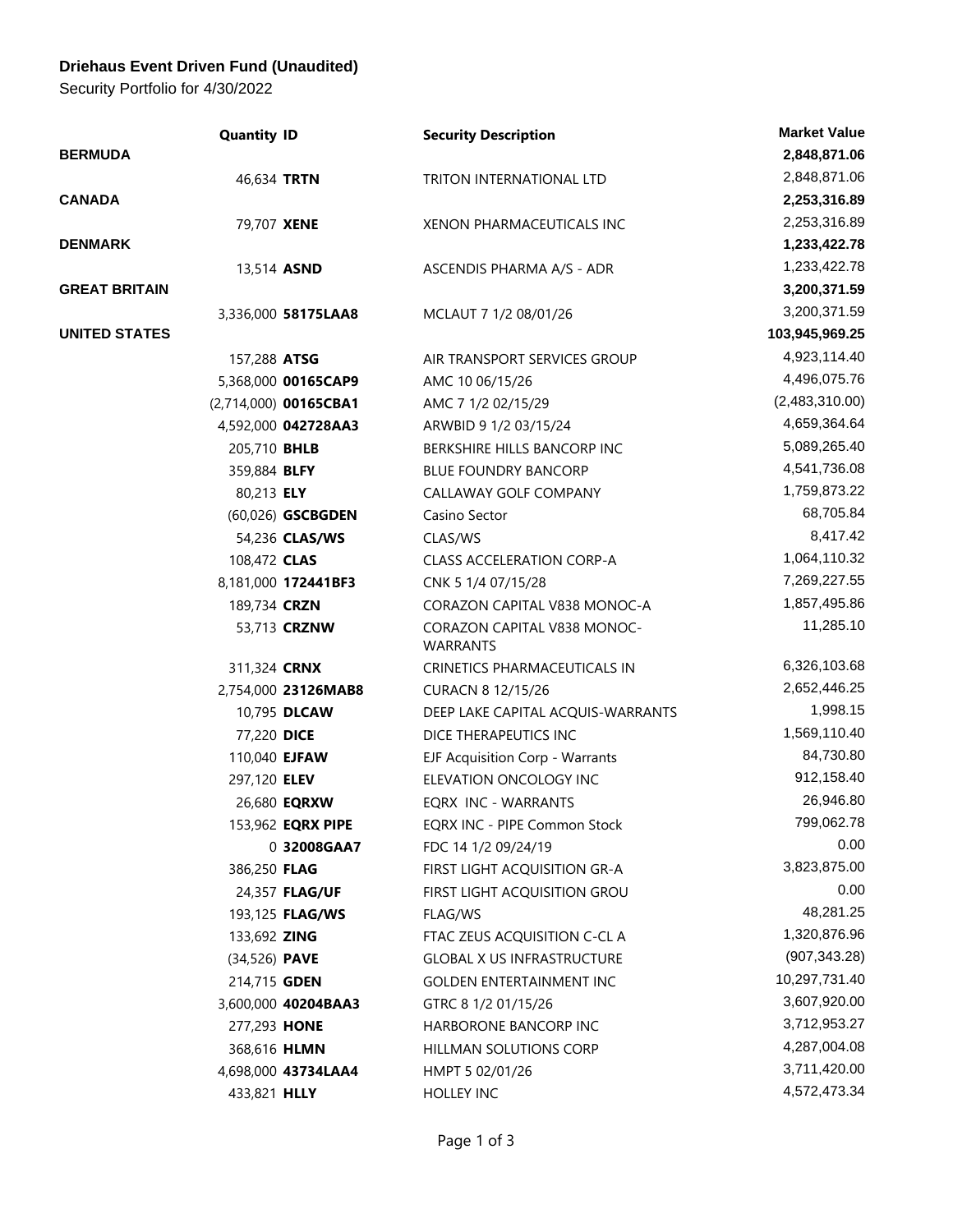|                     | 35,733 ISPOW          | INSPIRATO INC WARRANTS                              | 37,876.98         |
|---------------------|-----------------------|-----------------------------------------------------|-------------------|
| $(28,860)$ IBB      |                       | ISHARES NASDAQ BIOTECHNOLOGY                        | (3,366,519.00)    |
| (97,510) IWM        |                       | ISHARES RUSSELL 2000 ETF                            | (18,034,474.50)   |
| $(8,901)$ IJJ       |                       | ISHARES S&P MID-CAP 400 VALU                        | (910, 127.25)     |
| 302,994 JCIC        |                       | JACK CREEK INVESTMENT C-CL A                        | 2,978,431.02      |
| 151,497 JCICW       |                       | JACK CREEK INVESTMENT WARRANTS                      | 23,936.54         |
| 406,620 KRNY        |                       | KEARNY FINANCIAL CORP/MD                            | 4,822,513.20      |
| 82,963 KSS          |                       | KOHLS CORP                                          | 4,801,898.44      |
|                     | 65,250 LNFA/WS        | L&F ACQUISITION CORP/IL - WARRANTS                  | 26,100.00         |
|                     | 64,075 LITTW          | <b>LITTW</b>                                        | 22,740.21         |
| 214,262 LOKM        |                       | LIVE OAK MOBILITY ACQUISIT-A                        | 2,099,767.60      |
|                     | 42,851 LOKM/WS        | LIVE OAK MOBILITY ACQUISIT-WARRANTS                 | 17,603.16         |
| 192,225 LITT        |                       | LOGISTICS INNOVATION TECH-A                         | 1,868,427.00      |
|                     | 45,820 LGV/WS         | LONGVIEW ACQUISITION CORP -<br><b>WARRANTS</b>      | 17,869.80         |
|                     | 5,053,000 60935YAA7   | MGI 5 3/8 08/01/26                                  | 5,154,363.18      |
| 21,917 UTRS         |                       | MINERVA SURGICAL INC                                | 53,039.14         |
|                     | 265,000 675232AA0     | OII 4.65 11/15/24                                   | 256,387.50        |
|                     | 315,025 OCA/WS        | OMNICHANNEL ACQUISITION-WARRANTS                    | 42,307.86         |
|                     | 34,496 74915M308      | <b>QURATE RETAIL INC</b>                            | 2,810,734.08      |
| 182,698 RLAY        |                       | RELAY THERAPEUTICS INC                              | 4,353,693.34      |
| 525,785 SCRM        |                       | SCREAMING EAGLE ACQ -CLASS A                        | 5,157,950.85      |
|                     | 175,261 <b>SCRMW</b>  | <b>SCRMW</b>                                        | 99,898.77         |
| 91,750 SPNE         |                       | SEASPINE HOLDINGS CORP                              | 854,192.50        |
| 112,852 SMFR        |                       | <b>SEMA4 HOLDINGS CORP</b>                          | 242,631.80        |
|                     | 67,000 SMFR PIPE      | Sema4 Holdings Corp. - PIPE Common<br><b>Shares</b> | 144,050.00        |
|                     | 62,919 <b>SNRHW</b>   | SENIOR CONNECT ACQUISITION-<br><b>WARRANTS</b>      | 11,325.42         |
| 190,710 <b>SNRH</b> |                       | SENIOR CONNECT ACQUISITION-A                        | 1,876,586.40      |
| 126,740 DTC         |                       | SOLO BRANDS INC - CLASS A                           | 756,637.80        |
| 124,795 SLGC        |                       | SOMALOGIC INC                                       | 788,704.40        |
|                     | 22,690 <b>SLGCW</b>   | SOMALOGIC INC-WARRANTS                              | 28,135.60         |
|                     | 131,600 SLGC PIPE     | SomaLogic, Inc. - PIPE Common Shares                | 831,712.00        |
| $(161, 214)$ XBI    |                       | <b>SPDR S&amp;P BIOTECH ETF</b>                     | (11,902,429.62)   |
| $(176, 545)$ KRE    |                       | SPDR S&P REGIONAL BANKING                           | (10, 917, 542.80) |
|                     | 45,000 <b>SWTX</b>    | SPRINGWORKS THERAPEUTICS INC                        | 1,930,950.00      |
| 189,734 TEKK        |                       | TEKKORP DIGITAL ACQUISITIO-A                        | 1,872,674.58      |
|                     | 59,550 TEKKW          | TEKKORP DIGITAL ACQUISITION - Warrants              | 15,423.45         |
|                     | 22,999 879433787      | <b>TELEPHONE &amp; DATA SYS</b>                     | 544,156.34        |
| 107,525 TDSLV       |                       | TELEPHONE & DATA SYS                                | 2,175,230.75      |
| 184,448 TSIB        |                       | TISHMAN SPEYER INNOVATI-CL A                        | 1,811,279.36      |
|                     | 36,889 TSIBW          | TISHMAN SPEYER INNOVATI-WARRANTS                    | 14,017.86         |
| $(11, 121)$ TWTR    |                       | <b>TWITTER INC</b>                                  | (545, 151.42)     |
|                     | 4,155,000 90184LAP7   | TWTR 5 03/01/30                                     | 4,243,418.40      |
|                     | (1,911,000) 913229AA8 | UWMLLC 5 1/2 04/15/29                               | (1,585,499.37)    |
|                     | 6,127,000 92840MAC6   | VST 7 PERP                                          | 5,958,507.50      |
|                     | 645,000 92840MAB8     | VST 8 PERP                                          | 649,031.25        |